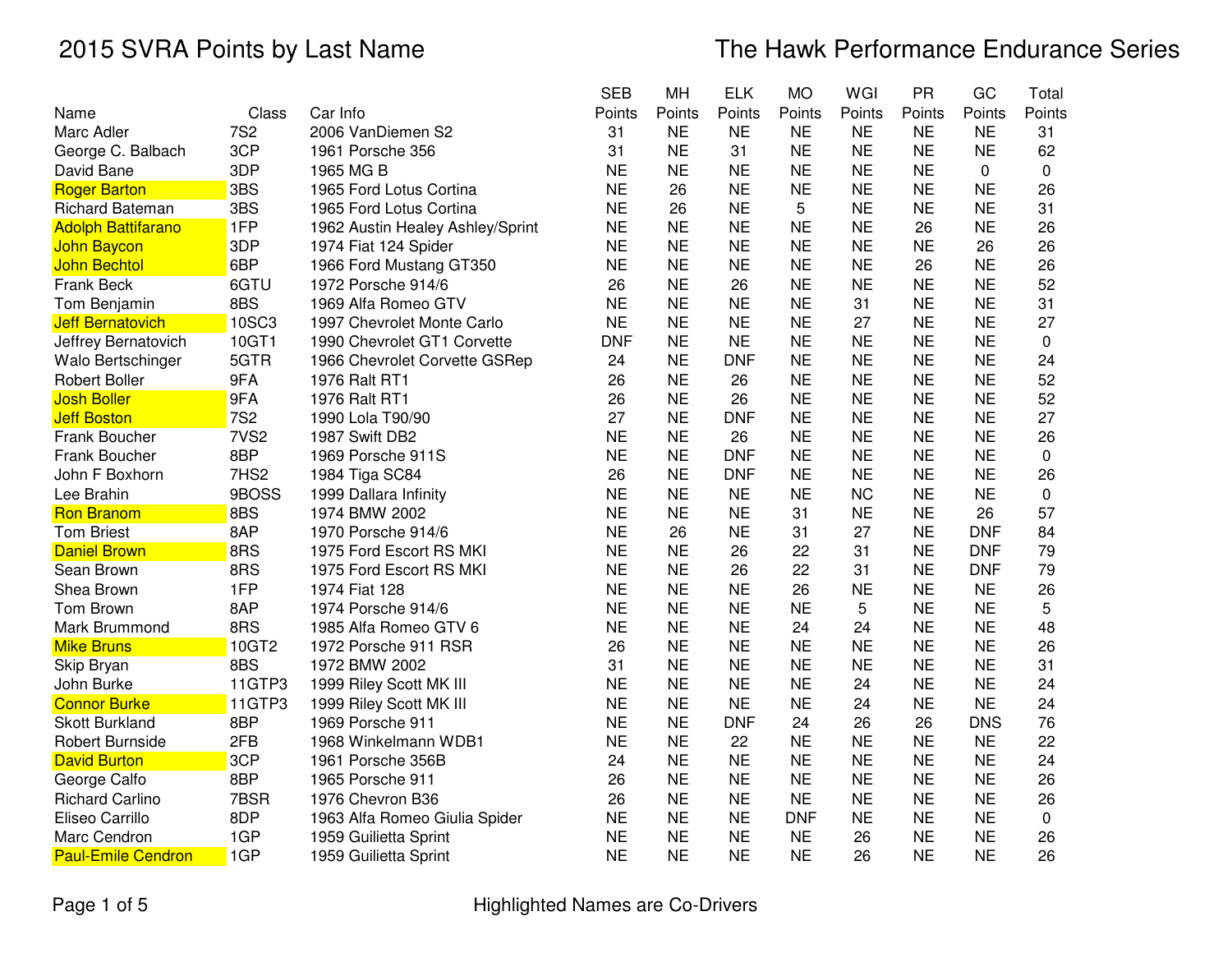|                        |                 |                                  | <b>SEB</b> | MH         | <b>ELK</b> | <b>MO</b> | WGI        | <b>PR</b> | GC         | Total       |
|------------------------|-----------------|----------------------------------|------------|------------|------------|-----------|------------|-----------|------------|-------------|
| Name                   | Class           | Car Info                         | Points     | Points     | Points     | Points    | Points     | Points    | Points     | Points      |
| Craig Chima            | 8AP             | 1963 Ginetta G4 R                | <b>NE</b>  | <b>NE</b>  | <b>NE</b>  | 5         | <b>NE</b>  | <b>NE</b> | <b>NE</b>  | 5           |
| Bernie Chodosh         | 5GT             | 1959 Chevrolet Corvette          | <b>NE</b>  | <b>DNF</b> | <b>NE</b>  | <b>NE</b> | <b>NE</b>  | <b>NE</b> | <b>NE</b>  | 0           |
| <b>Mark Coombs</b>     | <b>7S2</b>      | 1990 Lola T90/90                 | <b>NE</b>  | <b>NE</b>  | 27         | <b>NE</b> | <b>NE</b>  | <b>NE</b> | <b>NE</b>  | 27          |
| Owen Coon              | 3M              | 1994 SCCA Ent. SRF               | <b>NE</b>  | <b>NE</b>  | 26         | <b>NE</b> | <b>NE</b>  | <b>NE</b> | <b>NE</b>  | 26          |
| Roy Crowninshield      | 8BS             | 1971 Alfa Romeo GTV              | 21         | <b>NE</b>  | <b>NE</b>  | <b>NE</b> | <b>NE</b>  | <b>NE</b> | <b>NE</b>  | 21          |
| James Cullen           | 8BP             | 1972 Porsche 914/6               | <b>NE</b>  | <b>NE</b>  | 27         | <b>NE</b> | <b>NE</b>  | <b>NE</b> | <b>NE</b>  | 27          |
| James Cullen           | 11MP2           | 2007 Porsche GT3 Cup             | <b>NE</b>  | <b>NE</b>  | 26         | <b>NE</b> | <b>NE</b>  | <b>NE</b> | <b>NE</b>  | 26          |
| <b>Michel Defenbau</b> | 6GTO            | 1973 Porsche 911 RSR             | 26         | <b>NE</b>  | <b>NE</b>  | <b>NE</b> | <b>NE</b>  | <b>NE</b> | <b>NE</b>  | 26          |
| Frank DelVechio        | 8RS             | 1994 Oldsmobile Achieva          | <b>NE</b>  | <b>NE</b>  | <b>NE</b>  | <b>NE</b> | 21         | <b>NE</b> | <b>NE</b>  | 21          |
| <b>Chris DeMinco</b>   | 8CP             | 1979 Mazda RX7                   | <b>NE</b>  | <b>NE</b>  | <b>NE</b>  | 27        | 31         | 22        | <b>DNS</b> | 80          |
| James Dolan            | 6BP             | 1966 Ford Mustang GT350          | <b>NE</b>  | <b>NE</b>  | <b>NE</b>  | <b>NE</b> | <b>NE</b>  | 26        | <b>NE</b>  | 26          |
| Michael Dube           | 10SC3           | 1999 Ford Taurus                 | <b>NE</b>  | <b>NE</b>  | <b>NE</b>  | <b>NE</b> | 22         | <b>NE</b> | <b>NE</b>  | 22          |
| <b>Steven Durst</b>    | 7ASR            | 2003 Mazda CSR                   | 26         | <b>NE</b>  | <b>NE</b>  | <b>NE</b> | <b>NE</b>  | <b>NE</b> | 26         | 52          |
| <b>Travis Engen</b>    | 11GTP3          | 2005 Audi R8 LMP                 | 26         | 26         | 26         | <b>NE</b> | 31         | <b>NE</b> | <b>DNS</b> | 109         |
| <b>Travis Engen</b>    | 5FM             | 1962 Lotus 23B                   | <b>NE</b>  | 9          | 26         | <b>NE</b> | 22         | <b>NE</b> | <b>DNS</b> | 57          |
| William Engle Jr.      | 3M              | 1990 SCCA Ent. SRF               | <b>NE</b>  | <b>NE</b>  | <b>NE</b>  | <b>NE</b> | <b>DNF</b> | <b>NE</b> | <b>NE</b>  | $\mathbf 0$ |
| William Engle Sr.      | 3M              | 1990 SCCA Ent. Spec Racer Ford   | <b>NE</b>  | <b>NE</b>  | <b>NE</b>  | 26        | <b>DNF</b> | <b>NE</b> | <b>NE</b>  | 26          |
| <b>Mark Eskuche</b>    | 3CP             | 1961 Porsche 356                 | 31         | <b>NE</b>  | <b>NE</b>  | <b>NE</b> | <b>NE</b>  | <b>NE</b> | <b>NE</b>  | 31          |
| <b>Frank Farrell</b>   | 3BS             | 1972 Alfa Romeo Berlina          | <b>NE</b>  | <b>NE</b>  | <b>NE</b>  | 31        | <b>NE</b>  | <b>NE</b> | <b>NE</b>  | 31          |
| B. John Feng           | 1FP             | 1957 Alfa Romeo Giulietta Spyder | <b>NE</b>  | <b>NE</b>  | <b>NE</b>  | <b>NE</b> | <b>DNF</b> | <b>NE</b> | <b>NE</b>  | $\mathbf 0$ |
| Mike Fisher            | 10MP            | 2000 Audi S4                     | 26         | <b>NE</b>  | <b>NE</b>  | <b>NE</b> | <b>NE</b>  | <b>NE</b> | <b>NE</b>  | 26          |
| <b>Jeff Fisher</b>     | 10MP            | 2000 Audi S4                     | 26         | <b>NE</b>  | <b>NE</b>  | <b>NE</b> | <b>NE</b>  | <b>NE</b> | <b>NE</b>  | 26          |
| <b>Tom Forgione</b>    | 10SC3           | 2002 Ford Taurus                 | <b>NE</b>  | <b>NE</b>  | <b>NE</b>  | <b>NE</b> | 24         | <b>NE</b> | <b>NE</b>  | 24          |
| <b>William Foster</b>  | 6MP             | 1995 Ford Mustang Cobra          | <b>DNF</b> | <b>NE</b>  | <b>NE</b>  | 26        | <b>NE</b>  | <b>NE</b> | 26         | 52          |
| <b>Sharon Frey</b>     | 2FF             | 1972 Titan MK VIB                | <b>NE</b>  | <b>NE</b>  | 26         | <b>NE</b> | <b>NE</b>  | <b>NE</b> | <b>NE</b>  | 26          |
| Gregg Frey             | 8AP             | 1970 Porsche 914/6               | <b>NE</b>  | <b>NE</b>  | <b>NE</b>  | <b>NE</b> | <b>NE</b>  | <b>NE</b> | 26         | 26          |
| <b>Tim Gaffney</b>     | 7HS2            | 1978 Lola T492                   | <b>NE</b>  | <b>NE</b>  | <b>NE</b>  | <b>NE</b> | <b>NE</b>  | <b>NE</b> | 26         | 26          |
| Gene Giorgini          | 3DP             | 1973 Porsche 914/4               | <b>NE</b>  | <b>NE</b>  | <b>NE</b>  | <b>NE</b> | 26         | <b>NE</b> | <b>NE</b>  | 26          |
| <b>Bill Glavin</b>     | 6GTO            | 1972 BMW 3.0 CSL                 | <b>NE</b>  | <b>NE</b>  | <b>NE</b>  | <b>NE</b> | WE         | <b>NE</b> | <b>NE</b>  | $\mathbf 0$ |
| <b>Bill Glavin Sr</b>  | 6GTO            | 1972 BMW 3.0 CSL                 | <b>NE</b>  | <b>NE</b>  | <b>NE</b>  | <b>NE</b> | WE         | <b>NE</b> | <b>NE</b>  | 0           |
| Nick Gojmeric          | 9F <sub>2</sub> | 1980 March 802                   | <b>NE</b>  | <b>NE</b>  | 26         | <b>NE</b> | <b>NE</b>  | <b>NE</b> | <b>NE</b>  | 26          |
| <b>Theodore Goneos</b> | 8CP             | 1968 Porsche 911                 | <b>NE</b>  | <b>NE</b>  | <b>NE</b>  | <b>NE</b> | 20         | <b>NE</b> | <b>NE</b>  | 20          |
| <b>Nigel Greensall</b> | 7BSR            | 1976 Chevron B36                 | 26         | <b>NE</b>  | <b>NE</b>  | <b>NE</b> | <b>NE</b>  | <b>NE</b> | <b>NE</b>  | 26          |
| Thomas Grudovich       | 8AP             | 1966 Ginetta G4                  | 26         | <b>NE</b>  | <b>NE</b>  | 31        | <b>NE</b>  | <b>NE</b> | <b>NE</b>  | 57          |
| Robbie Gurolnick       | 3CP             | 1960 Porsche 356 Roadster        | <b>NE</b>  | <b>NE</b>  | <b>NE</b>  | 26        | <b>NE</b>  | <b>NE</b> | <b>NE</b>  | 26          |
| <b>Rick Gurolnick</b>  | 3CP             | 1960 Porsche 356 Roadster        | <b>NE</b>  | <b>NE</b>  | <b>NE</b>  | 26        | <b>NE</b>  | <b>NE</b> | <b>NE</b>  | 26          |
| <b>Pete Halsmer</b>    | 3BS             | 1966 Ford Cortina Lotus          | <b>NE</b>  | <b>NE</b>  | <b>NE</b>  | 5         | <b>NE</b>  | <b>NE</b> | <b>NE</b>  | 5           |
| Chip Halverson         | 5ASR            | 1976 Chevron B36                 | <b>NE</b>  | <b>NE</b>  | WE         | <b>NE</b> | <b>NE</b>  | <b>NE</b> | <b>NE</b>  | 0           |
| Jim Hamblin            | 8AP             | 1968 Porsche 911                 | <b>NE</b>  | <b>NE</b>  | <b>NE</b>  | <b>NE</b> | 5          | <b>NE</b> | <b>NE</b>  | 5           |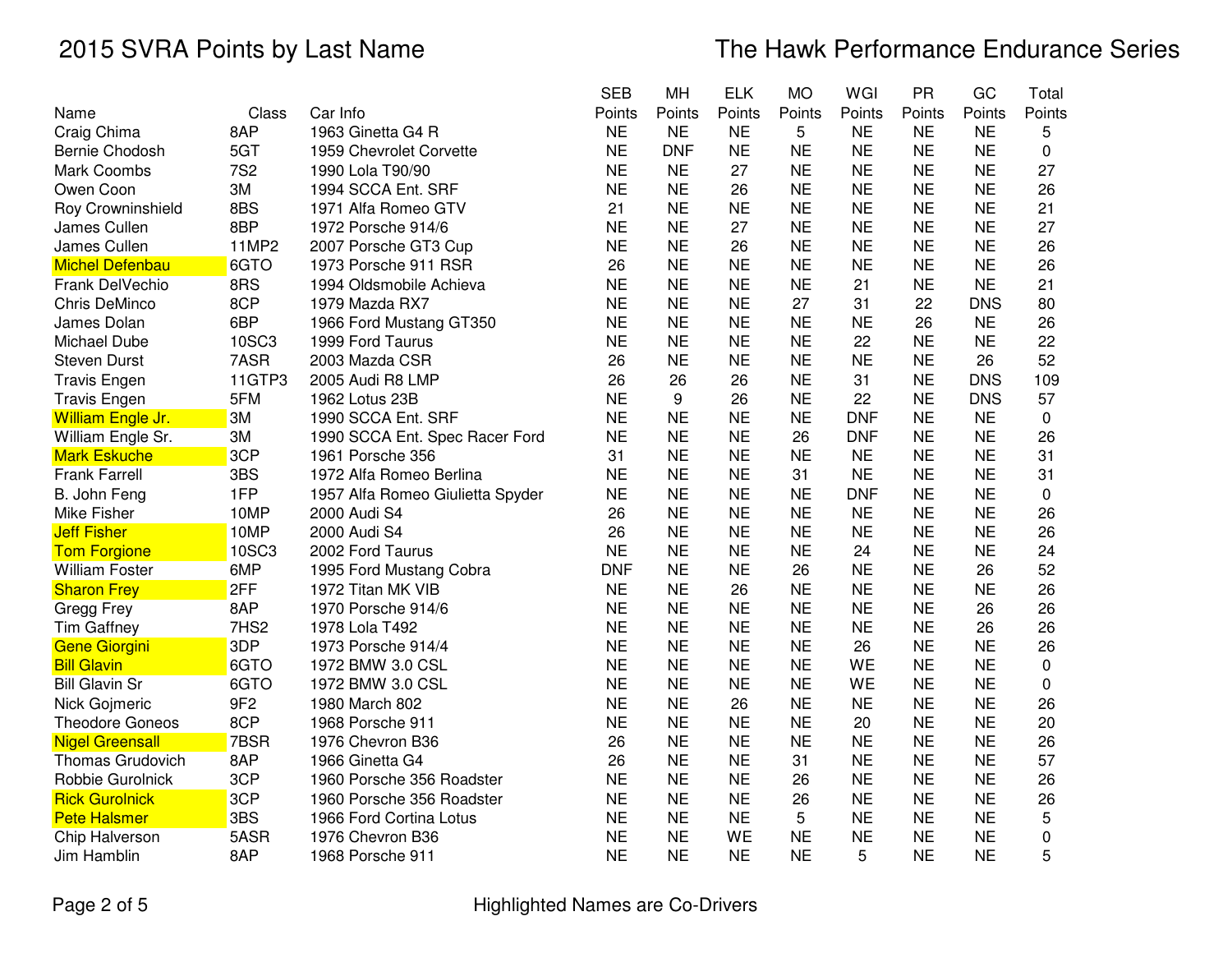|                         |            |                                  | <b>SEB</b> | MH        | <b>ELK</b> | <b>MO</b>  | WGI        | <b>PR</b> | GC        | Total     |
|-------------------------|------------|----------------------------------|------------|-----------|------------|------------|------------|-----------|-----------|-----------|
| Name                    | Class      | Car Info                         | Points     | Points    | Points     | Points     | Points     | Points    | Points    | Points    |
| <b>Bruce Hamilton</b>   | 9BOSS      | 2008 Dallara Infinity            | <b>NC</b>  | <b>NE</b> | <b>NE</b>  | <b>NC</b>  | <b>NC</b>  | <b>NE</b> | <b>NE</b> | 0         |
| Lisa Hansen             | 8BP        | 1969 Porsche 911S                | <b>NE</b>  | <b>NE</b> | 31         | <b>NE</b>  | <b>NE</b>  | <b>NE</b> | <b>NE</b> | 31        |
| Derek Harling           | 9F1        | 1991 Lola T91/50                 | <b>NE</b>  | <b>NE</b> | <b>NE</b>  | <b>NE</b>  | 26         | <b>NE</b> | <b>NE</b> | 26        |
| Dan Hayes               | 2FF        | 1972 Titan MK VIB                | <b>NE</b>  | <b>NE</b> | 26         | <b>NE</b>  | <b>NE</b>  | <b>NE</b> | <b>NE</b> | 26        |
| Chuck Hebing            | 10SC3      | 2002 Ford Taurus                 | <b>NE</b>  | <b>NE</b> | <b>NE</b>  | <b>NE</b>  | 24         | <b>NE</b> | <b>NE</b> | 24        |
| <b>Scott Heider</b>     | 11TA2      | 1993 Ford Mustang Cobra          | <b>NE</b>  | <b>NE</b> | 26         | <b>NE</b>  | <b>NE</b>  | <b>NE</b> | <b>NE</b> | 26        |
| Mark Heinzelman         | 3DP        | 1973 Porsche 914/4               | <b>NE</b>  | <b>NE</b> | <b>NE</b>  | <b>NE</b>  | 26         | <b>NE</b> | <b>NE</b> | 26        |
| Don Heth                | 3BS        | 1966 Ford Cortina Lotus          | <b>NE</b>  | <b>NE</b> | <b>NE</b>  | 5          | <b>NE</b>  | <b>NE</b> | <b>NE</b> | 5         |
| David Hinz              | 3CP        | 1960 Porsche 356B                | 22         | <b>NE</b> | <b>NE</b>  | 22         | <b>NE</b>  | <b>NE</b> | <b>NE</b> | 44        |
| Joe Hoover              | 8AP        | 1975 Porsche 914/6               | <b>NE</b>  | <b>NE</b> | <b>NE</b>  | <b>NE</b>  | <b>NE</b>  | 26        | <b>NE</b> | 26        |
| <b>Ed Hosni</b>         | 6MP        | 1995 Ford Mustang Cobra          | <b>NE</b>  | <b>NE</b> | <b>NE</b>  | 26         | <b>NE</b>  | <b>NE</b> | <b>NE</b> | 26        |
| Stephen Hunter          | 3EP        | 1959 Porsche 356A                | <b>NE</b>  | <b>NE</b> | <b>NE</b>  | <b>NE</b>  | 26         | <b>NE</b> | <b>NE</b> | 26        |
| Rob Hurley              | 8CP        | 1966 Porsche 911                 | <b>NE</b>  | <b>NE</b> | <b>NE</b>  | <b>NE</b>  | 21         | <b>NE</b> | <b>NE</b> | 21        |
| David Hutchings         | 6GTU       | 1972 Porsche 911                 | <b>NE</b>  | <b>NE</b> | <b>NE</b>  | 26         | 26         | <b>NE</b> | <b>NE</b> | 52        |
| Shannon Ivey            | 6TA        | 1967 Chevrolet Camaro SS         | 26         | <b>NE</b> | 26         | <b>NE</b>  | <b>NE</b>  | <b>NE</b> | <b>NE</b> | 52        |
| James Jackson           | 3CP        | 1964 Porsche 356                 | <b>NE</b>  | <b>NE</b> | 27         | <b>NE</b>  | <b>NE</b>  | <b>NE</b> | <b>NE</b> | 27        |
| <b>Gunnar Jeannette</b> | 11GTP3     | 2009 Oreca FLM09                 | <b>NE</b>  | <b>NE</b> | <b>DNF</b> | <b>NE</b>  | <b>NE</b>  | <b>NE</b> | <b>NE</b> | 0         |
| <b>Tonis Kasemets</b>   | 9BOSS      | 2008 Dallara Infinity            | <b>NC</b>  | <b>NE</b> | <b>NE</b>  | <b>NE</b>  | <b>NC</b>  | <b>NE</b> | <b>NE</b> | 0         |
| <b>Bill Keith</b>       | 6GTO       | 1973 Porsche 911 RSR             | 26         | <b>NE</b> | <b>NE</b>  | <b>NE</b>  | <b>NE</b>  | <b>NE</b> | <b>NE</b> | 26        |
| Gene Kirschner          | 8CP        | 1968 Porsche 911                 | <b>NE</b>  | <b>NE</b> | <b>NE</b>  | <b>NE</b>  | 22         | <b>NE</b> | <b>NE</b> | 22        |
| Steve Konsin            | 3DP        | 1964 MG B                        | 26         | <b>NE</b> | <b>NE</b>  | <b>NE</b>  | <b>NE</b>  | <b>NE</b> | <b>NE</b> | 26        |
| <b>Steve Konsin</b>     | 1FP        | 1961 MG A                        | <b>NC</b>  | <b>NE</b> | <b>NE</b>  | <b>NE</b>  | <b>NE</b>  | <b>NE</b> | <b>NE</b> | $\pmb{0}$ |
| Stephen Konsin Jr.      | 1FP        | 1961 MG A                        | 26         | <b>NE</b> | <b>NE</b>  | <b>NE</b>  | <b>NE</b>  | <b>NE</b> | <b>NE</b> | 26        |
| Paul LaHaye             | <b>7S2</b> | 1989 Lola T90/90                 | <b>NE</b>  | <b>NE</b> | 24         | <b>NE</b>  | <b>NE</b>  | <b>NE</b> | <b>NE</b> | 24        |
| <b>Simon Lane</b>       | 6AP        | 1967 Chevrolet Camaro            | <b>NE</b>  | <b>NE</b> | <b>NE</b>  | <b>NE</b>  | <b>NE</b>  | <b>NE</b> | 26        | 26        |
| <b>Wade Leathers</b>    | <b>7S2</b> | 1988 Lola T87/90                 | <b>NE</b>  | <b>NE</b> | <b>DNF</b> | <b>NE</b>  | <b>NE</b>  | <b>NE</b> | <b>NE</b> | $\pmb{0}$ |
| <b>Steve LeBrun</b>     | 8BS        | 1970 Alfa Romeo GTAm Rep         | <b>NE</b>  | <b>NE</b> | <b>NE</b>  | <b>NE</b>  | 22         | <b>NE</b> | <b>NE</b> | 22        |
| <b>Dave LeBrun</b>      | 8BS        | 1970 Alfa Romeo GTAm Rep         | <b>NE</b>  | <b>NE</b> | <b>NE</b>  | <b>NE</b>  | 22         | <b>NE</b> | <b>NE</b> | 22        |
| Jim Lenehan             | 8CP        | 1972 Porsche 914/6               | <b>NE</b>  | <b>NE</b> | <b>NE</b>  | 24         | 24         | <b>NE</b> | <b>NE</b> | 48        |
| <b>Bob Lima</b>         | 6AP        | 1969 Chevrolet Corvette          | <b>DNF</b> | <b>NE</b> | <b>NE</b>  | <b>NE</b>  | <b>NE</b>  | <b>NE</b> | <b>NE</b> | 0         |
| <b>Robert Lupini</b>    | 4AP        | 1957 Chevrolet Corvette          | <b>NE</b>  | <b>NE</b> | <b>NE</b>  | <b>NE</b>  | 26         | <b>NE</b> | <b>NE</b> | 26        |
| Ed Magner               | 8RS        | 1994 Oldsmobile Achieva          | <b>NE</b>  | <b>NE</b> | <b>NE</b>  | <b>NE</b>  | 21         | <b>NE</b> | <b>NE</b> | 21        |
| <b>Robert Mailand</b>   | 10MP       | 2006 Chevrolet Corvette          | <b>NE</b>  | <b>NE</b> | <b>NE</b>  | <b>NE</b>  | <b>DNF</b> | <b>NE</b> | <b>NE</b> | 0         |
| <b>Claude Malette</b>   | <b>7S2</b> | 1990 Lola T90/91                 | 24         | <b>NE</b> | <b>NE</b>  | <b>NE</b>  | <b>NE</b>  | <b>NE</b> | 22        | 46        |
| <b>Chas Mallard</b>     | 6AP        | 1967 Chevrolet Camaro            | <b>NE</b>  | <b>NE</b> | <b>NE</b>  | <b>NE</b>  | <b>NE</b>  | <b>NE</b> | 26        | 26        |
| Andrew Manganaro        | 1CS        | 1972 Alfa Romeo GTA              | <b>NE</b>  | <b>NE</b> | <b>NE</b>  | <b>DNF</b> | <b>NE</b>  | <b>NE</b> | <b>NE</b> | 0         |
| <b>John Martin</b>      | 10MP       | 2006 Chevrolet Corvette          | <b>NE</b>  | <b>NE</b> | <b>NE</b>  | <b>NE</b>  | <b>DNF</b> | <b>NE</b> | <b>NE</b> | 0         |
| Peter McCarthy          | 1FP        | 1962 Austin Healey Ashley/Sprint | <b>NE</b>  | <b>NE</b> | <b>NE</b>  | <b>NE</b>  | <b>NE</b>  | 26        | <b>NE</b> | 26        |
| <b>Mac McCombs</b>      | 5GTR       | 1968 Ford GT40 MK1               | 27         | <b>NE</b> | <b>NE</b>  | <b>NE</b>  | <b>NE</b>  | <b>NE</b> | <b>NE</b> | 27        |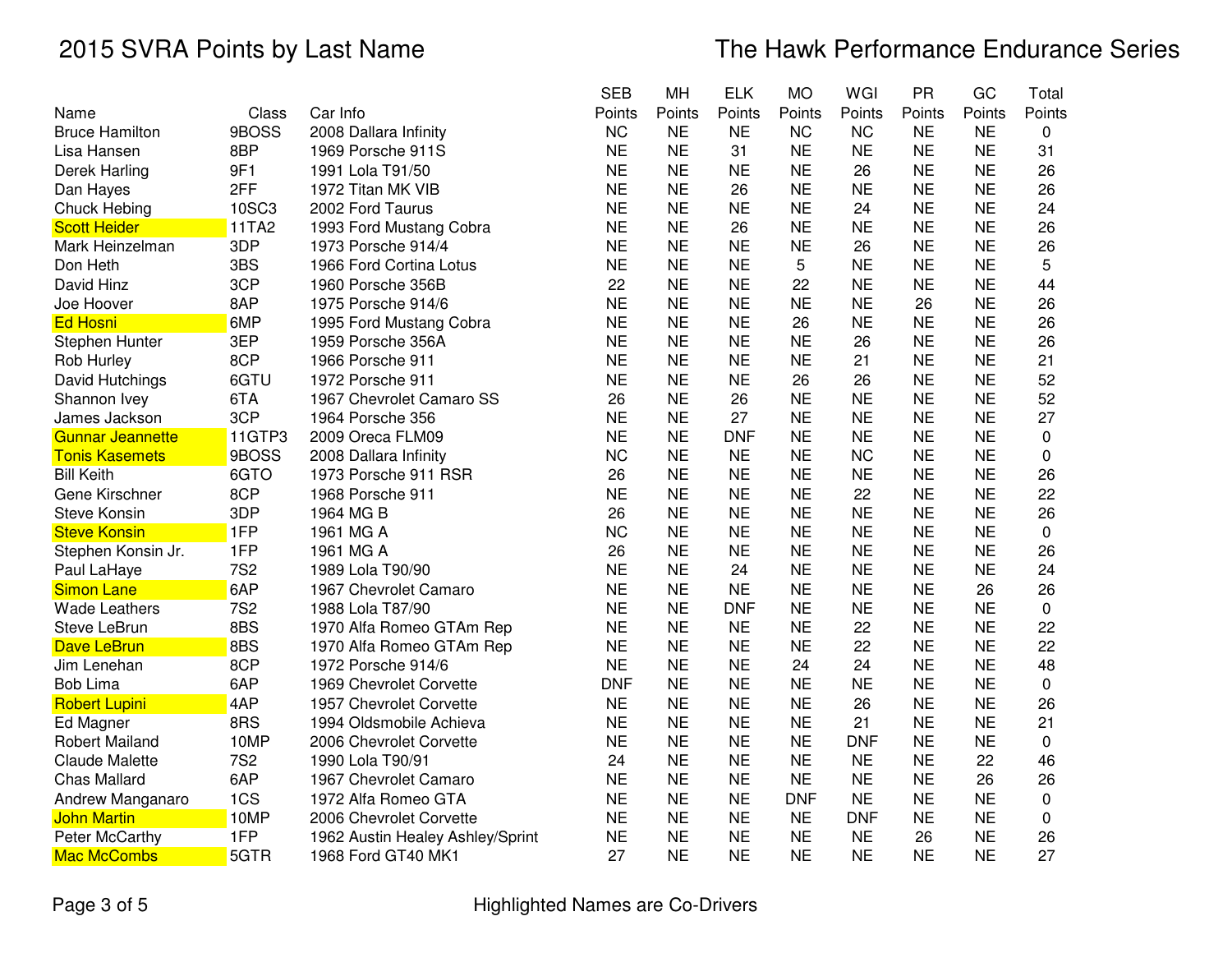|                  |                                                                                                                                   | <b>SEB</b>                                                                   | MH                                                                                                                                                                                             | <b>ELK</b>                                                                                                                                                                                                                | <b>MO</b>                                                                                                                            | WGI                                                                                                                                                                       | <b>PR</b>                                                                                                                     | GC                                                                                                                                                                                              | Total                                                                                                                                                          |
|------------------|-----------------------------------------------------------------------------------------------------------------------------------|------------------------------------------------------------------------------|------------------------------------------------------------------------------------------------------------------------------------------------------------------------------------------------|---------------------------------------------------------------------------------------------------------------------------------------------------------------------------------------------------------------------------|--------------------------------------------------------------------------------------------------------------------------------------|---------------------------------------------------------------------------------------------------------------------------------------------------------------------------|-------------------------------------------------------------------------------------------------------------------------------|-------------------------------------------------------------------------------------------------------------------------------------------------------------------------------------------------|----------------------------------------------------------------------------------------------------------------------------------------------------------------|
| Class            | Car Info                                                                                                                          | Points                                                                       | Points                                                                                                                                                                                         | Points                                                                                                                                                                                                                    | Points                                                                                                                               | Points                                                                                                                                                                    | Points                                                                                                                        | Points                                                                                                                                                                                          | Points                                                                                                                                                         |
| 6AS              | 1965 Ford Mustang GT350                                                                                                           | <b>NC</b>                                                                    | <b>NE</b>                                                                                                                                                                                      | <b>NE</b>                                                                                                                                                                                                                 | <b>NE</b>                                                                                                                            | <b>NE</b>                                                                                                                                                                 | <b>NE</b>                                                                                                                     | <b>NE</b>                                                                                                                                                                                       | 0                                                                                                                                                              |
| 10GT2            | 1972 Porsche 911 RSR                                                                                                              | 26                                                                           | <b>NE</b>                                                                                                                                                                                      | <b>NE</b>                                                                                                                                                                                                                 | <b>NE</b>                                                                                                                            | <b>NE</b>                                                                                                                                                                 | <b>NE</b>                                                                                                                     | <b>NE</b>                                                                                                                                                                                       | 26                                                                                                                                                             |
| <b>7S2</b>       | 1988 Lola T88/90                                                                                                                  | <b>NE</b>                                                                    | <b>NE</b>                                                                                                                                                                                      | 22                                                                                                                                                                                                                        | <b>NE</b>                                                                                                                            | <b>NE</b>                                                                                                                                                                 | <b>NE</b>                                                                                                                     | <b>NE</b>                                                                                                                                                                                       | 22                                                                                                                                                             |
| 7VS <sub>2</sub> | 1985 Swift DB2                                                                                                                    | <b>NE</b>                                                                    | <b>NE</b>                                                                                                                                                                                      | <b>NE</b>                                                                                                                                                                                                                 | <b>NE</b>                                                                                                                            | <b>DNF</b>                                                                                                                                                                | <b>NE</b>                                                                                                                     | <b>NE</b>                                                                                                                                                                                       | $\mathbf 0$                                                                                                                                                    |
| 5GTR             | 1968 Ford GT40 MK1                                                                                                                | 27                                                                           | <b>NE</b>                                                                                                                                                                                      | <b>NE</b>                                                                                                                                                                                                                 | <b>NE</b>                                                                                                                            | <b>NE</b>                                                                                                                                                                 | <b>NE</b>                                                                                                                     | <b>NE</b>                                                                                                                                                                                       | 27                                                                                                                                                             |
| 10AP             | 1995 Porsche 993                                                                                                                  | <b>NE</b>                                                                    | <b>NE</b>                                                                                                                                                                                      | <b>NE</b>                                                                                                                                                                                                                 | <b>NE</b>                                                                                                                            | 26                                                                                                                                                                        | <b>NE</b>                                                                                                                     | <b>NE</b>                                                                                                                                                                                       | 26                                                                                                                                                             |
| 5GTR             | 1963 Chevrolet Corvette GSRep                                                                                                     | 31                                                                           | <b>NE</b>                                                                                                                                                                                      | <b>NE</b>                                                                                                                                                                                                                 | <b>NE</b>                                                                                                                            | <b>NE</b>                                                                                                                                                                 | <b>NE</b>                                                                                                                     | <b>NE</b>                                                                                                                                                                                       | 31                                                                                                                                                             |
| 11MP2            | 2004 BMW M3                                                                                                                       | <b>DNF</b>                                                                   | <b>NE</b>                                                                                                                                                                                      | <b>NE</b>                                                                                                                                                                                                                 | <b>NE</b>                                                                                                                            | <b>NE</b>                                                                                                                                                                 | <b>NE</b>                                                                                                                     | <b>NE</b>                                                                                                                                                                                       | $\pmb{0}$                                                                                                                                                      |
| 11MP2            | 2004 BMW M3                                                                                                                       | <b>DNF</b>                                                                   | <b>NE</b>                                                                                                                                                                                      | <b>NE</b>                                                                                                                                                                                                                 | <b>NE</b>                                                                                                                            | <b>NE</b>                                                                                                                                                                 | <b>NE</b>                                                                                                                     | <b>NE</b>                                                                                                                                                                                       | $\mathbf 0$                                                                                                                                                    |
| 8BS              | 1974 BMW 2002                                                                                                                     | <b>NE</b>                                                                    | <b>NE</b>                                                                                                                                                                                      | <b>NE</b>                                                                                                                                                                                                                 | 31                                                                                                                                   | <b>NE</b>                                                                                                                                                                 | <b>NE</b>                                                                                                                     | 26                                                                                                                                                                                              | 57                                                                                                                                                             |
| 8BS              | 1967 Alfa Romeo GTV                                                                                                               | 27                                                                           | <b>NE</b>                                                                                                                                                                                      | 26                                                                                                                                                                                                                        | 27                                                                                                                                   | 21                                                                                                                                                                        | 26                                                                                                                            | 24                                                                                                                                                                                              | 151                                                                                                                                                            |
| 4CM              | 1959 Kellison J-5                                                                                                                 | <b>NE</b>                                                                    | <b>NE</b>                                                                                                                                                                                      | <b>NE</b>                                                                                                                                                                                                                 | <b>NE</b>                                                                                                                            | <b>NE</b>                                                                                                                                                                 | <b>NE</b>                                                                                                                     | 0                                                                                                                                                                                               | 0                                                                                                                                                              |
| 6BP              | 1968 Chevrolet Corvette Roadster                                                                                                  | <b>DNF</b>                                                                   | <b>NE</b>                                                                                                                                                                                      | <b>NE</b>                                                                                                                                                                                                                 | <b>NE</b>                                                                                                                            | <b>NE</b>                                                                                                                                                                 | <b>NE</b>                                                                                                                     | <b>NE</b>                                                                                                                                                                                       | 0                                                                                                                                                              |
| 8BS              | 1971 Alfa Romeo GTV                                                                                                               | 22                                                                           | <b>NE</b>                                                                                                                                                                                      | <b>NE</b>                                                                                                                                                                                                                 | 24                                                                                                                                   | 24                                                                                                                                                                        | <b>NE</b>                                                                                                                     | <b>NE</b>                                                                                                                                                                                       | 70                                                                                                                                                             |
| 8BS              | 1971 Alfa Romeo GTV                                                                                                               | <b>NE</b>                                                                    | <b>NE</b>                                                                                                                                                                                      | <b>NE</b>                                                                                                                                                                                                                 | <b>NE</b>                                                                                                                            | 24                                                                                                                                                                        | <b>NE</b>                                                                                                                     | <b>NE</b>                                                                                                                                                                                       | 24                                                                                                                                                             |
| 10SC3            | 2000 Chevrolet Monte Carlo                                                                                                        | <b>NE</b>                                                                    | <b>NE</b>                                                                                                                                                                                      | <b>NE</b>                                                                                                                                                                                                                 | <b>NE</b>                                                                                                                            | 31                                                                                                                                                                        | <b>NE</b>                                                                                                                     | <b>NE</b>                                                                                                                                                                                       | 31                                                                                                                                                             |
|                  | 2003 Mazda CSR                                                                                                                    | <b>NE</b>                                                                    | <b>NE</b>                                                                                                                                                                                      | <b>NE</b>                                                                                                                                                                                                                 | <b>NE</b>                                                                                                                            | <b>NE</b>                                                                                                                                                                 | <b>NE</b>                                                                                                                     | 26                                                                                                                                                                                              | 26                                                                                                                                                             |
| 10SC3            | 1997 Chevrolet Monte Carlo                                                                                                        |                                                                              |                                                                                                                                                                                                | <b>NE</b>                                                                                                                                                                                                                 |                                                                                                                                      | 27                                                                                                                                                                        |                                                                                                                               | <b>NE</b>                                                                                                                                                                                       | 27                                                                                                                                                             |
| 11TA2            | 1993 Ford Mustang Cobra                                                                                                           | <b>NE</b>                                                                    | <b>NE</b>                                                                                                                                                                                      | 26                                                                                                                                                                                                                        | <b>NE</b>                                                                                                                            | <b>NE</b>                                                                                                                                                                 | <b>NE</b>                                                                                                                     | <b>NE</b>                                                                                                                                                                                       | 26                                                                                                                                                             |
| 8RS              | 1985 Mercedes 190 E                                                                                                               | <b>NE</b>                                                                    | <b>NE</b>                                                                                                                                                                                      | <b>NE</b>                                                                                                                                                                                                                 | <b>NE</b>                                                                                                                            | 27                                                                                                                                                                        | <b>NE</b>                                                                                                                     | <b>NE</b>                                                                                                                                                                                       | 27                                                                                                                                                             |
|                  | 1960 Alfa Romeo Giulia Spyder                                                                                                     | 26                                                                           | <b>NE</b>                                                                                                                                                                                      | <b>NE</b>                                                                                                                                                                                                                 | <b>NE</b>                                                                                                                            | <b>NE</b>                                                                                                                                                                 | <b>NE</b>                                                                                                                     | <b>NE</b>                                                                                                                                                                                       | 26                                                                                                                                                             |
|                  | 1959 Porsche 356A Coupe                                                                                                           |                                                                              |                                                                                                                                                                                                | <b>NE</b>                                                                                                                                                                                                                 |                                                                                                                                      | <b>NE</b>                                                                                                                                                                 | <b>NE</b>                                                                                                                     | <b>NE</b>                                                                                                                                                                                       | 27                                                                                                                                                             |
|                  | 1970 Porsche 914/6                                                                                                                | 26                                                                           |                                                                                                                                                                                                | 26                                                                                                                                                                                                                        |                                                                                                                                      | 27                                                                                                                                                                        | 26                                                                                                                            | 26                                                                                                                                                                                              | 153                                                                                                                                                            |
|                  | 2007 Pescarolo 01 Judd                                                                                                            |                                                                              |                                                                                                                                                                                                |                                                                                                                                                                                                                           |                                                                                                                                      |                                                                                                                                                                           |                                                                                                                               |                                                                                                                                                                                                 | 44                                                                                                                                                             |
|                  | 1962 Morgan 4X4                                                                                                                   |                                                                              |                                                                                                                                                                                                | <b>NE</b>                                                                                                                                                                                                                 | <b>DNF</b>                                                                                                                           |                                                                                                                                                                           |                                                                                                                               |                                                                                                                                                                                                 | $\pmb{0}$                                                                                                                                                      |
|                  | 1972 Alfa Romeo GTV                                                                                                               |                                                                              |                                                                                                                                                                                                |                                                                                                                                                                                                                           |                                                                                                                                      | 5                                                                                                                                                                         |                                                                                                                               |                                                                                                                                                                                                 | 27                                                                                                                                                             |
|                  | 1983 Mazda RX7                                                                                                                    |                                                                              |                                                                                                                                                                                                |                                                                                                                                                                                                                           |                                                                                                                                      |                                                                                                                                                                           |                                                                                                                               |                                                                                                                                                                                                 | 22                                                                                                                                                             |
|                  | 1969 Brabham BT29                                                                                                                 |                                                                              |                                                                                                                                                                                                |                                                                                                                                                                                                                           |                                                                                                                                      |                                                                                                                                                                           |                                                                                                                               |                                                                                                                                                                                                 | 26                                                                                                                                                             |
|                  | 1997 Lola T97/20                                                                                                                  |                                                                              |                                                                                                                                                                                                |                                                                                                                                                                                                                           |                                                                                                                                      |                                                                                                                                                                           |                                                                                                                               |                                                                                                                                                                                                 | 26                                                                                                                                                             |
|                  | 1955 Mercedes 190 SL                                                                                                              |                                                                              |                                                                                                                                                                                                |                                                                                                                                                                                                                           |                                                                                                                                      |                                                                                                                                                                           |                                                                                                                               |                                                                                                                                                                                                 | 26                                                                                                                                                             |
|                  | 1988 Porsche 911 Carerra                                                                                                          |                                                                              |                                                                                                                                                                                                |                                                                                                                                                                                                                           |                                                                                                                                      |                                                                                                                                                                           |                                                                                                                               |                                                                                                                                                                                                 | 0                                                                                                                                                              |
|                  |                                                                                                                                   |                                                                              |                                                                                                                                                                                                |                                                                                                                                                                                                                           |                                                                                                                                      |                                                                                                                                                                           |                                                                                                                               |                                                                                                                                                                                                 | 31                                                                                                                                                             |
|                  |                                                                                                                                   |                                                                              |                                                                                                                                                                                                |                                                                                                                                                                                                                           |                                                                                                                                      | 31                                                                                                                                                                        |                                                                                                                               |                                                                                                                                                                                                 | 31                                                                                                                                                             |
|                  |                                                                                                                                   |                                                                              |                                                                                                                                                                                                |                                                                                                                                                                                                                           |                                                                                                                                      |                                                                                                                                                                           |                                                                                                                               |                                                                                                                                                                                                 | $\pmb{0}$                                                                                                                                                      |
|                  | 2006 Ford Doran GT                                                                                                                |                                                                              |                                                                                                                                                                                                |                                                                                                                                                                                                                           |                                                                                                                                      |                                                                                                                                                                           |                                                                                                                               |                                                                                                                                                                                                 | 26                                                                                                                                                             |
| 11MP1            | 2006 Ford Doran GT                                                                                                                | <b>NE</b>                                                                    | <b>NE</b>                                                                                                                                                                                      | <b>NE</b>                                                                                                                                                                                                                 | 26                                                                                                                                   | <b>NE</b>                                                                                                                                                                 | <b>NE</b>                                                                                                                     | <b>NE</b>                                                                                                                                                                                       | 26                                                                                                                                                             |
|                  | 1958 Porsche Speedster                                                                                                            |                                                                              |                                                                                                                                                                                                | 24                                                                                                                                                                                                                        |                                                                                                                                      | <b>NE</b>                                                                                                                                                                 |                                                                                                                               | <b>NE</b>                                                                                                                                                                                       | 24                                                                                                                                                             |
| 1FJ2             | 1960 Elva 200FJ                                                                                                                   | <b>NE</b>                                                                    | <b>NE</b>                                                                                                                                                                                      | <b>NE</b>                                                                                                                                                                                                                 | 26                                                                                                                                   | <b>NE</b>                                                                                                                                                                 | <b>NE</b>                                                                                                                     | <b>NE</b>                                                                                                                                                                                       | 26                                                                                                                                                             |
|                  |                                                                                                                                   |                                                                              |                                                                                                                                                                                                |                                                                                                                                                                                                                           |                                                                                                                                      |                                                                                                                                                                           |                                                                                                                               |                                                                                                                                                                                                 | 26                                                                                                                                                             |
|                  | 7ASR<br>3EP<br>3CP<br>8CP<br>11GTP3<br>3DP<br>8BS<br>8BP<br>2FB<br>9F1<br>1FP<br>6AP<br>8RS<br>8AP<br>7ASR<br>11MP1<br>3CP<br>3DP | 1991 BMW 318<br>1972 Datsun 240Z<br>2007 Lola B07/90<br>1974 Fiat 124 Spider | <b>NE</b><br>27<br>22<br><b>NE</b><br><b>NE</b><br><b>NE</b><br><b>NE</b><br><b>NE</b><br><b>NE</b><br><b>NE</b><br><b>NE</b><br><b>NE</b><br><b>NE</b><br><b>NE</b><br><b>NE</b><br><b>NE</b> | <b>NE</b><br><b>NE</b><br><b>NE</b><br><b>NE</b><br><b>NE</b><br><b>NE</b><br><b>NE</b><br><b>NE</b><br><b>NE</b><br><b>NE</b><br><b>NE</b><br><b>NE</b><br><b>NE</b><br><b>NE</b><br><b>NE</b><br><b>NE</b><br><b>NE</b> | <b>NE</b><br><b>NE</b><br><b>NE</b><br>26<br>26<br>26<br><b>NE</b><br><b>NE</b><br><b>NE</b><br><b>DNF</b><br><b>NE</b><br><b>NE</b> | <b>NE</b><br><b>NE</b><br>22<br><b>NE</b><br>22<br>22<br><b>NE</b><br><b>NE</b><br><b>NE</b><br><b>NE</b><br>31<br><b>NE</b><br><b>NE</b><br>26<br><b>NE</b><br><b>NE</b> | 22<br><b>NE</b><br><b>NE</b><br><b>NE</b><br><b>NE</b><br><b>NE</b><br>WE<br><b>NE</b><br><b>NE</b><br><b>NE</b><br><b>NE</b> | <b>NE</b><br><b>NE</b><br><b>NE</b><br><b>NE</b><br><b>NE</b><br><b>NE</b><br><b>NE</b><br><b>NE</b><br><b>NE</b><br><b>NE</b><br><b>NE</b><br><b>NE</b><br><b>NE</b><br><b>NE</b><br><b>NE</b> | <b>NE</b><br><b>NE</b><br><b>NE</b><br><b>NE</b><br><b>NE</b><br><b>NE</b><br><b>NE</b><br><b>NE</b><br><b>NE</b><br><b>NE</b><br><b>NE</b><br><b>NE</b><br>26 |